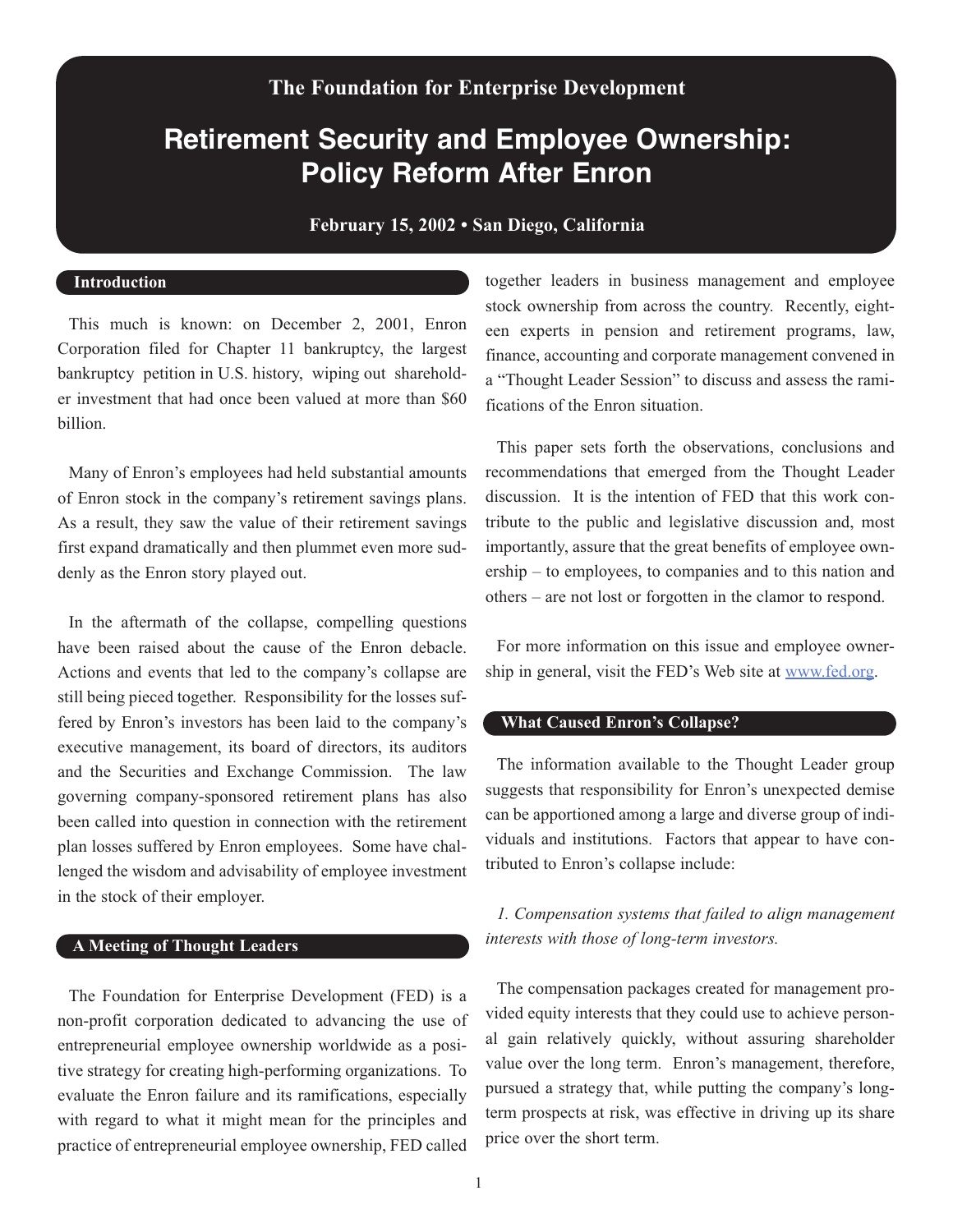#### *2. An executive management team driven by greed.*

Management drove up the company's share price over the short term with techniques ranging from misleading accounting practices that misrepresented the actual profitability of the company to investor relations campaigns that sought to reposition the perception of Enron from an old economy energy distributor to a "new economy" technology-driven trader of energy and other commodities. Executives then profited by selling more than 1.75 million shares, valued at more than \$1 billion, at prices ranging from \$80 down to \$40. The lack of congruence between Enron's published financial statements and its actual financial condition was not, it appears, merely a matter of accounting technicalities. Rather, the misrepresentation of the true state of affairs appears to have been a deliberate strategy of Enron's management and a product of fraud and dishonesty.

## *3. Failure of the Board of Directors to carry out its oversight responsibilities.*

The watchdogs, it seems, were lapdogs. A corporate board of directors has a fiduciary duty to the company's shareholders to see that the company is managed in the best interests of those shareholders. It is not yet clear what they knew or when they knew it, but it appears there are only two possibilities: the Board was either negligently ignorant of what management was doing, or was complicit in misleading investors.

#### *4. Lack of scrutiny on the part of the company's auditors.*

Investors rely on the accounting firm that audits a company's financial statements to protect against the production of financial statements that misrepresent the company's financial condition and the results of operations. Many investors feel that, perhaps because of a too-cozy relationship with Enron, the company's auditors (the firm formerly known as Arthur Andersen, now doing business as Andersen), signed off on financial statements that in fact dramatically misrepresented the financial condition of the company. Many see the need to restate four years of earnings as an implied admission on the auditing firm's part that the accounting methods used by Enron were not appropriate. Thought Leader meeting participants with professional backgrounds in accounting noted, however, that it was possible management misled the auditors and that auditors can only audit and verify numbers provided by the company.

## *5. Wall Street's great desire for investment banking fees and higher stock and bond prices.*

Enron produced huge consulting fees for the investment banks involved in its merger and acquisition program and enormous wealth for institutional investors as its equity price rose. The financial media serving Wall Street repeatedly glorified Enron's growth and success, helping publicize and support the company's rising stock price, without sufficiently researching the company.

## *6. A crisis of confidence that management could do nothing to reverse.*

Enron's unraveling began with a seemingly isolated 20% write-down in the company's earnings. Within weeks, however, the company had reached the point that it had to file for bankruptcy. With the write-down, the faith of investors in the rosy picture that Enron had painted was shaken, and management was unable to convince investors the company's problems could be fixed. The resignation of CEO Jeffrey Skilling in August for "personal reasons" only heightened the growing crisis in investor confidence. Once it was clear there were serious financial irregularities, institutional investors abandoned the stock and Enron's bank credit dried up. The drop in the company's equity price triggered the need for debt payments that Enron could not meet. Bankruptcy was the only protection from creditors.

#### **What Are the Ramifications of Enron's Collapse for Employee Ownership?**

As the facts of the Enron story are fully and finally brought out, and culpability for the damage assigned, the impact may be felt in a number of areas. Calls for reform – legislative, regulatory and policy – may well lead to new standards of accountability and oversight for America's public corporations, including changes in:

• Accounting standards and practices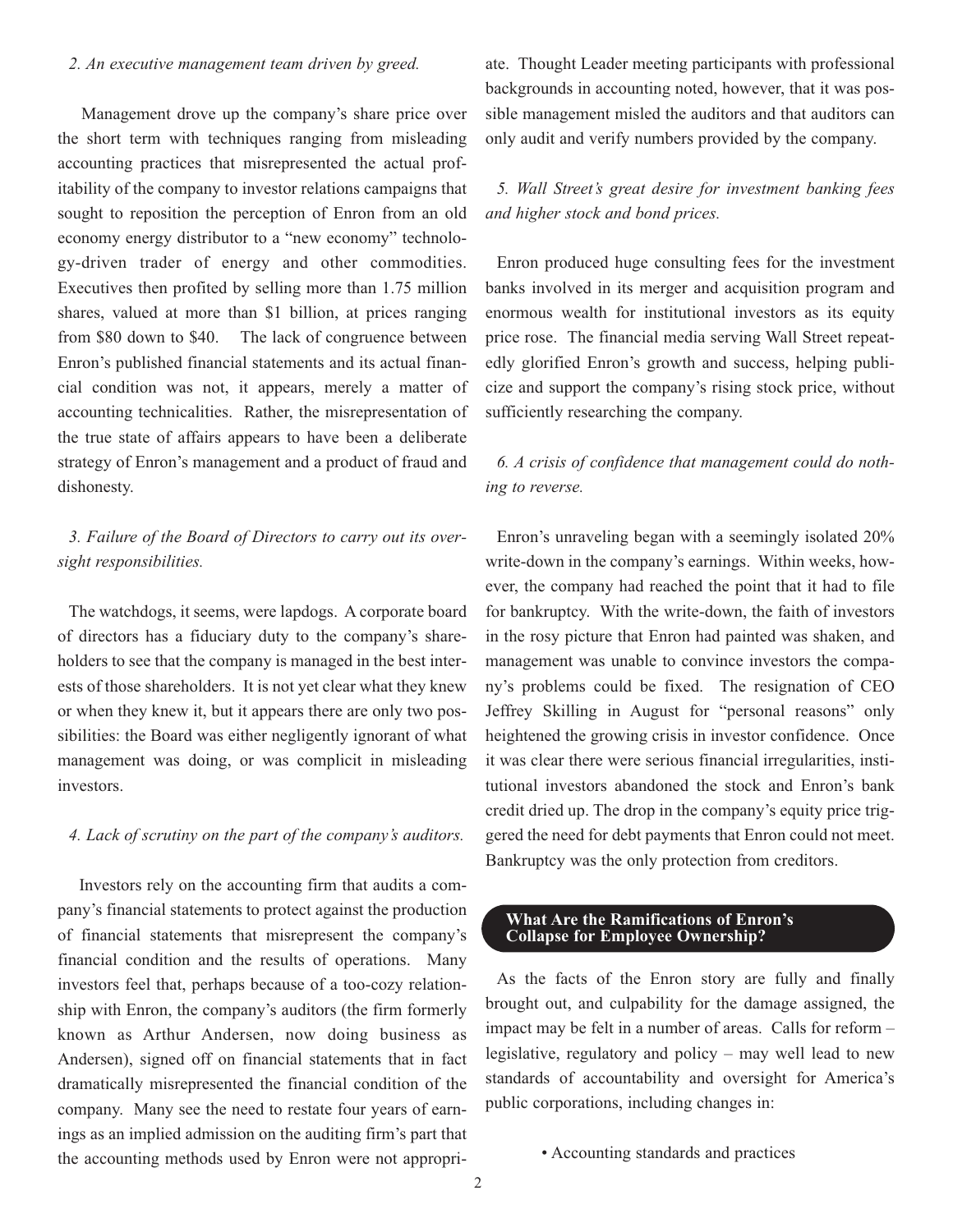- The role and methodology of the corporate audit
- Corporate governance and board of director accountability
- Securities and Exchange Commission enforcement authority

Beyond these areas that are immediately implicated, we may see ramifications in areas not as directly involved in the Enron debacle. Campaign finance reform efforts, for example, may take on new life in light of the disclosures of softmoney campaign contributions made by the managements of both Enron and Andersen, and allegations that government officials in both the administrative and legislative branches may have been influenced by those contributions. In contrast, proposals to change the nation's Social Security system by introducing an element of employee investment control may suffer a setback in light of the questionable investment decisions made by many Enron employees and the damaging losses they suffered to their retirement savings as a result.

The central focus of the Thought Leaders, however, was on the ramifications of the Enron debacle for the principles and practice of employee ownership. Already, media stories and commentators have highlighted the dramatic losses suffered by Enron employees who held varying amounts of Enron stock in the company's tax-qualified retirement programs. And legislators across the political spectrum have rushed to introduce measures that would amend the laws governing company-sponsored retirement plans. Ultimately, the deliberations of the Thought Leaders identified three areas in which the ramifications of the Enron experience for employee stock ownership may be profound.

*1. The continuing development of employee ownership may be severely curtailed by legislation aimed principally at increasing the security of company-sponsored retirement savings plans.*

Employee ownership has strengthened companies, improved productivity, driven innovation and sparked a dramatic expansion of the entrepreneurial spirit within workers across a wide range of companies and industries. It has also given millions of ordinary employees access to a level of capital ownership and personal wealth that would be unattainable without it. It has strengthened our free enterprise, capitalist system by giving millions of people a stake in it, and an appreciation of its benefits. It produces the ultimate "win-win" situation, in which individuals thrive, companies improve their performance, and our economy and society as a whole become healthier and more vital.

The great story of employee ownership, however, remains largely a well-kept secret. Many well-meaning policy makers continue to take a paternalistic view, seeing workers purely as wage earners, whose interests are largely adverse to those of their employers, and who require protection from their employers. The Thought Leaders shared great concern that the remarkable value of employee ownership may go unrecognized in the post-Enron public debate. As a result, Congress may ultimately enact measures that, while intended primarily to assure secure and diversified retirement savings, have the added effect of severely crippling the ability of companies to recognize their employees as key stakeholders and award them a share of corporate ownership.

Concerns about the likelihood of aggressive new regulatory legislation were heightened because of the publicity that has been accorded to the record of campaign contributions that flowed from Enron to the current Administration. Ordinarily, Republican politicians could be expected to oppose measures that would restrict employer discretion in the operation of retirement plans. But the ties between Enron's senior management and members of the Administration may leave Republicans (as well as Democrats) reluctant to oppose new regulatory measures for fear of being perceived as captives of major contributors.

## *2. There will be movement toward increased diversification of retirement savings.*

The manner in which the retirement savings of Enron's employees were ultimately invested was determined (as with any employee-directed  $401(k)$  program) by three parties: (1) the Federal Government, which establishes the basic structure of employer-sponsored retirement plans and sets outside limits on the terms of those plans; (2) the employer, which, within the limits established by Federal law, chooses the terms and rules by which its own plans will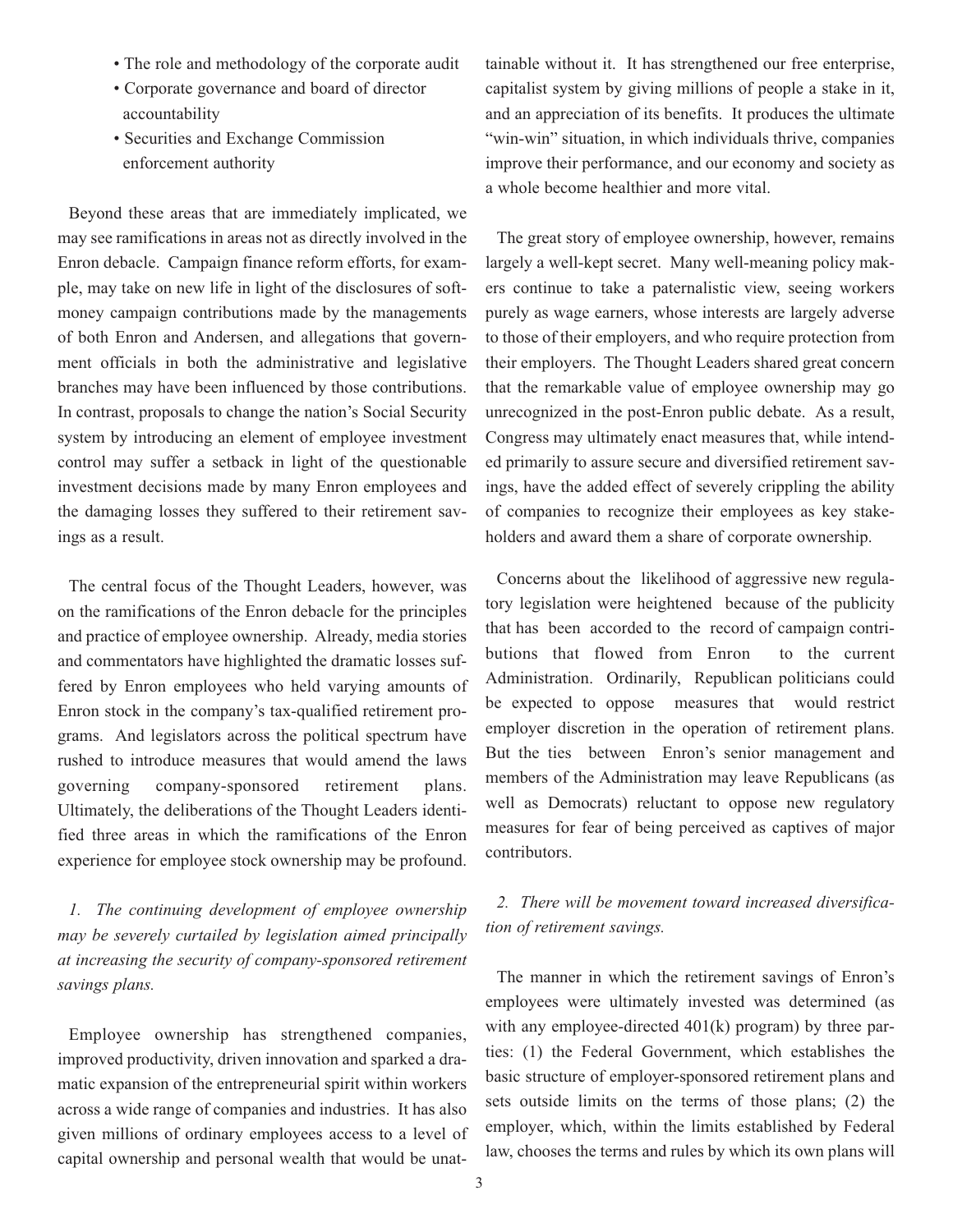operate; and (3) the individual employees who, with the terms and rules established by the employer, make their investment choices.

The losses suffered by Enron employees who invested a large portion of their retirement assets in a single investment – Enron stock – may spur a range of reaction, all aimed at introducing more diversification into employer-sponsored retirement savings programs. These reactions may include the following:

> • By the Federal Government, legislation that requires greater diversification and/or assures that employees will have the ability to diversify the assets in their employer-sponsored retirement plans;

• By employers, policies and practices that encourage or require their employees to diversify their retirement savings; and

• By employees, increased understanding of, and appreciation for, the value of diversification, with investment choices that reflect that appreciation.

To the extent that legislative actions and/or company policies are implemented with the aim of increasing diversification in retirement plan savings, such measures may take one or both of two forms: measures that *require* diversification (for example, a cap that prohibits investment of more than 20% of an employee's account in a single stock); and measures that *guarantee the opportunity* to diversify (such as, the elimination of employer rules requiring that some retirement plan assets be held in the form of company stock).

Depending on the particular form taken, legislative measures intended to assure greater diversification may have serious and unintended ramifications. For example, a law prohibiting companies from making their matching contributions in the form of company stock may result in many companies cutting back significantly on the dollar value of their matching contributions because of the large drain on company cash flow that would otherwise result. While such reductions would shrink the retirement savings of ordinary employees, company executives could, and no doubt would, continue to receive large contributions of company stock through executive deferred compensation programs and in other forms.

*3. There will be action to encourage and improve education programs to inform employees about investment principles and practices.*

A large portion of the Enron stock held by employees in their retirement accounts was there voluntarily. That is, employees were free under Enron's rules to liquidate that stock and invest in other assets, but chose to keep their money in company stock.

Like most companies, Enron provided no formal program of investment education to assist their employees in fulfilling their role under the Enron retirement savings program as their own investment advisor. A key reason for the almost complete absence of such employee education programs in America's major corporations can be found in the provisions of our pension law. Attorneys routinely advise their client companies that they risk exposure to liability under rules of the Employee Retirement Income Security Act of 1974 (ERISA) if they provide that service. Under ERISA's terms, a party who provides "investment advice" with regard to the investment of retirement plan money may be a fiduciary of the retirement plan and thus subject to potential fiduciary liability. Moreover, an employee who suffers investment losses after participating in an employer-provided investment education program might bring suit against the employer, claiming that the program was deficient in some respect and that the employer must therefore make up the losses. Ironically, under current law, an employer who provides no help at all to its employees, leaving them to flounder and perhaps commit serious investment blunders, runs no risk of liability, while a company that provides a thorough investment training program for its employees may incur large liabilities if, ultimately, some gap or flaw is found in the program.

In the absence of sound investment training and/or advice, many Enron employees were left to their own devices in managing the money in their Enron 401(k) account. In this vacuum, employees were no doubt greatly influenced by the track record of Enron's stock as its share price climbed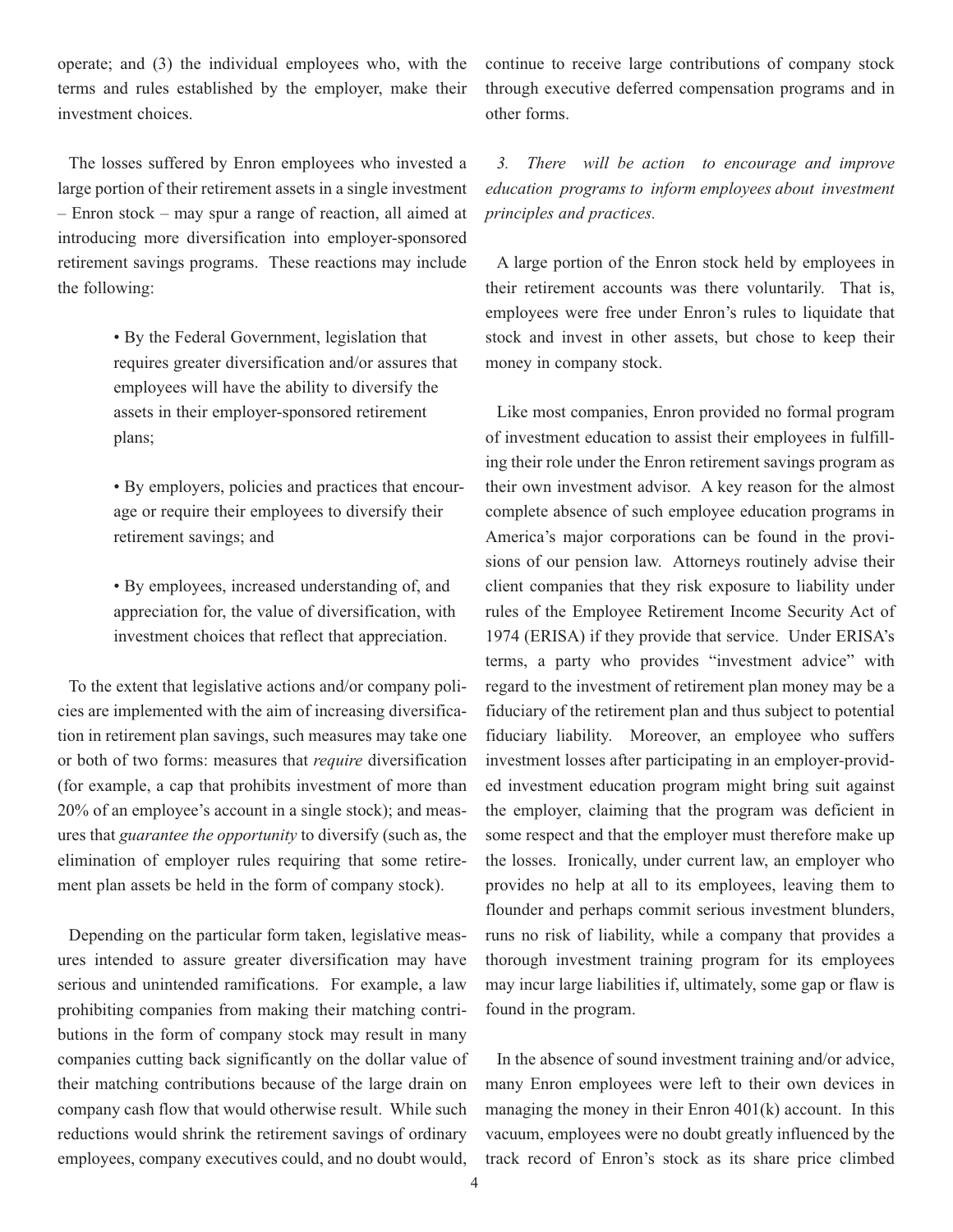impressively. They heard as well the rosy and enthusiastic representations of management about the great future that awaited the company. While these prognostications may have been standard management fare, aimed as usual at the investor community, they no doubt encouraged employees to invest in Enron stock, even as the price was falling and management was selling.

#### **How Can Entrepreneurial Employee Ownership Be Preserved As Our Retirement Savings System Is Strengthened?**

The ramifications of the Enron collapse may be profound. It may be a catalyst that stimulates changes in areas ranging from accounting and auditing standards to SEC enforcement to campaign finance rules. In this turbulent environment that holds both promise and perils, how can we assure that the tremendous benefits of employee ownership are preserved, even as policy makers within government and industry consider measures to improve retirement savings practices?

## *1. Understand the value that employee ownership brings to individuals, businesses and our nation as a whole.*

Employee ownership has become an integral part of the American economy. More than ten million employees now receive stock options from their employer; more than fifteen million take part in company-subsidized employee stock purchase programs; and millions more participate in ESOPs and other ERISA regulated retirement programs in which they hold company stock. All told, more than half of all U.S. employees hold some form of equity stake in the company where they work.

Why is this important? Consider these reasons:

*• Improved business performance.* Research has shown repeatedly what most of us would intuitively expect: that when employees are co-owners of their company, they show more commitment, more determination, and generate better results. Consider a 1987 study by the National Center for Employee Ownership. It found that companies which had given employees stock through an ESOP and then empowered them to participate in deciding how to get the work done had a growth rate that was 8% to 11% higher than it would have been without ownership and participation. A recent Gallup poll of employees reported that 48% of respondents said they would work harder and more conscientiously if they had greater say in decisions relating to their work. These respondents were discouraged, however, by their belief that any increase in their output would only benefit someone else, such as management, customers or shareholders.

*• Greater wealth accumulation for employees.* Research has also demonstrated that employee ownership does, in fact, cut employees in on a greater share of the wealth that they produce through their efforts on the job. A 1998 study of more than 100 ESOP companies in the state of Washington found that employees at those companies had an average of \$32,213 in their company-sponsored retirement accounts (including ESOP accounts), while employees at the comparison companies averaged about \$12,735. Nor did this added retirement wealth come as a trade-off for giving up other compensation. In fact, the median hourly wage in the ESOP firms was 5% to 12% higher than the median hourly wage in the comparison companies. The study made clear that companies were providing the ESOP as an *additional* benefit, not as a substitute for other customarily granted programs.

The great technology boom of the 1990s created a vast amount of new wealth. Without employee ownership, that wealth would have been concentrated in the hands of just a small group. Because the companies in the technology sector regularly cut their employees in on a piece of the equity, however, that wealth was shared by millions of Americans. More importantly, that wealth was created largely *because* the technology sector workers were granted ownership stakes in their companies. The feverish creativity, innovation, long hours and dogged pursuit of success could not and would not have taken place had these workers been offered nothing more than a steady paycheck and a pension. Those companies knew what they were doing when they practiced employee ownership.

*• Enriched roles and status for employees.* Accumulating wealth is certainly an important goal. But it is not all there is to working life. When companies recognize their employees as key contributors by granting them a piece of company ownership, they are also granting meaning, citi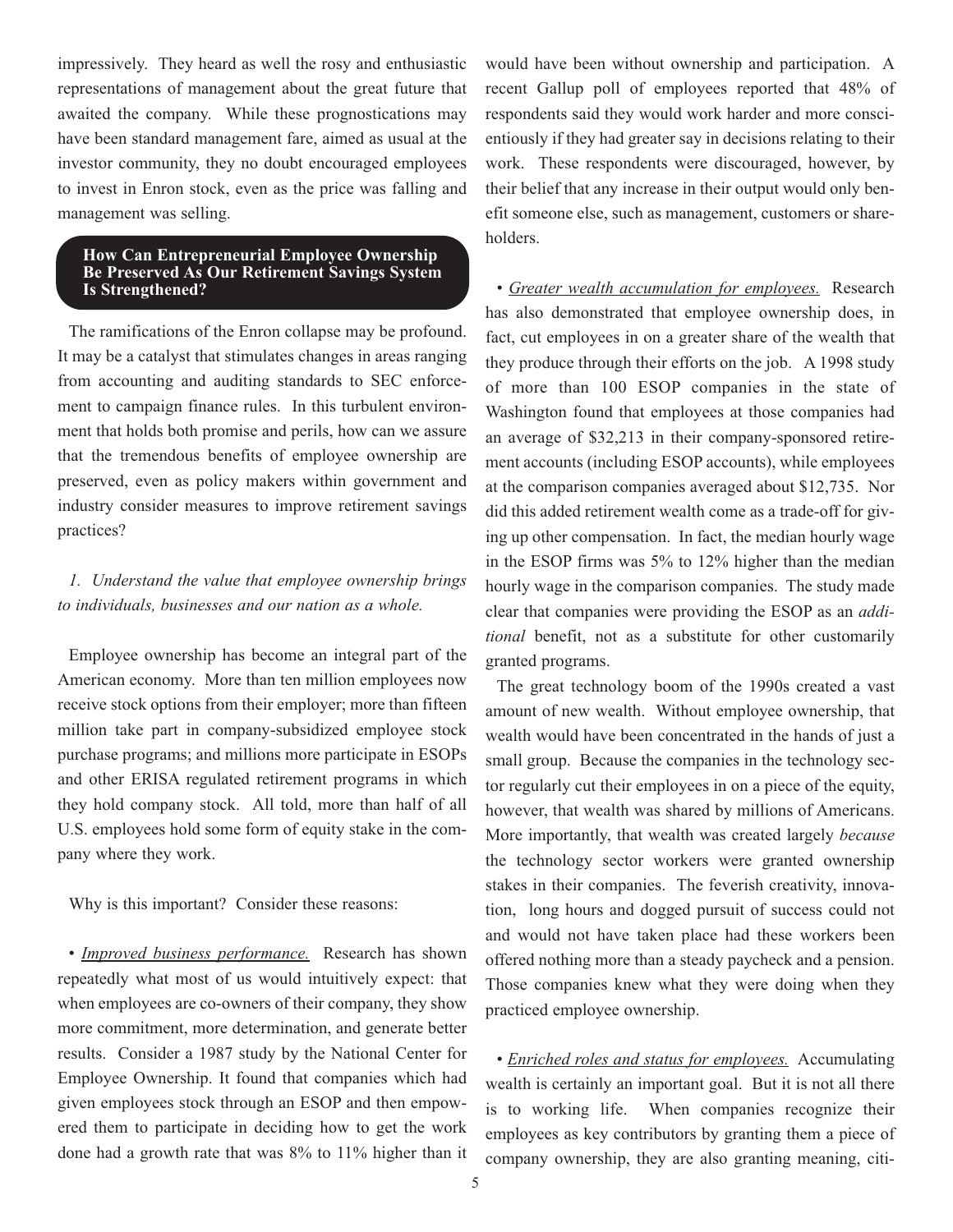zenship and community. The power of employee ownership lies not only in its potential to generate productivity and build wealth, but in its ability to change the work lives of people. It signals partnership, and signals meaning. Employees begin to feel, think and act like owners, taking responsibility and pursuing opportunity. It is this power to create meaning and community that most distinguishes employee ownership from other company-provided benefit programs.

Quietly, organically, without big government programs, employee ownership is boosting our productivity, driving innovation, distributing well-earned wealth more broadly, and cutting workers in on the manifold benefits that come with being a co-owner. It has sparked a dramatic expansion of the entrepreneurial spirit within worker-owners across a wide range of companies and industries. Working people, long shut out of owning wealth-producing capital, are now taking on both the rights and the responsibilities of business ownership, and building significant capital estates along the way. Employee ownership is breaking down the age-old barriers that long bifurcated us into an elite owning class and a class that worked, giving more and more Americans a meaningful stake in our economic system.

*2. Recognize the clear distinction between employee ownership and retirement savings – and label employer-sponsored programs accordingly.*

Employee stock ownership and retirement saving are two separate and distinct goals. And government and industry policy makers are unlikely to achieve a positive resolution of the issues raised by the Enron situation unless they grasp this distinction.

Clearly, each is valuable. Moreover, they often bear a close relationship; it is possible, to some degree, to pursue both goals at the same time through the same vehicle. Still, no one should lose sight of the fact that the two goals are separate and distinct. In investing for retirement, the goal is simply to amass a secure and ample fund for the employee's support and enjoyment in retirement. The risk of uncertain investment returns, therefore, is something to be minimized. In contrast, the cornerstone of employee ownership is that employees will benefit according to the success of the company. Investing in the company's future – with exposure both to the opportunity to accumulate wealth and the risk that the business could fail  $-$  is not only acceptable, but desirable in an employee ownership program.

Employer-sponsored plans that are intended as retirement savings programs should be clearly labeled as such and regulated as such. Likewise, employer-sponsored plans that are intended to create employee ownership should be clearly labeled, and left free of regulatory requirements (such as diversification standards) that may be appropriate only for retirement plans. There should be no surprises for the participating employees.

#### *3. Protect employee freedom of choice.*

Our nation's system of employer-sponsored retirement programs has successfully amassed trillions of dollars in employee retirement savings – much of it in the form of employee-directed 401(k) savings accounts. These accounts have been premised on the principle of employee control – the freedom of employees to determine what investment approach best matches their personal goals.

Individuals find themselves situated in circumstances that differ dramatically from one another. Some are young, some are old. Some, in addition to their employee-directed 401(k) plan, enjoy the government-guaranteed retirement security of a defined benefit pension plan, while others don't. Some have spouses with retirement savings programs of their own. Some have little else in the way of retirement savings other than the plan, and will need to count on it. Others have ample additional retirement savings (they may have IRA accounts, retirement accounts with previous employers, inheritance, or any number of other sources) and want to invest aggressively in the hope of producing a major gain to add to their existing savings. No single approach to retirement plan investment can meet the needs of all employees. Employees are entitled to the freedom to invest *their* savings in the manner that they determine.

Proposals that *preserve, secure and expand* employees' ability to more effectively control the investment of their retirement assets – for example, proposals that would prohibit employers from forcing employees to hold their retire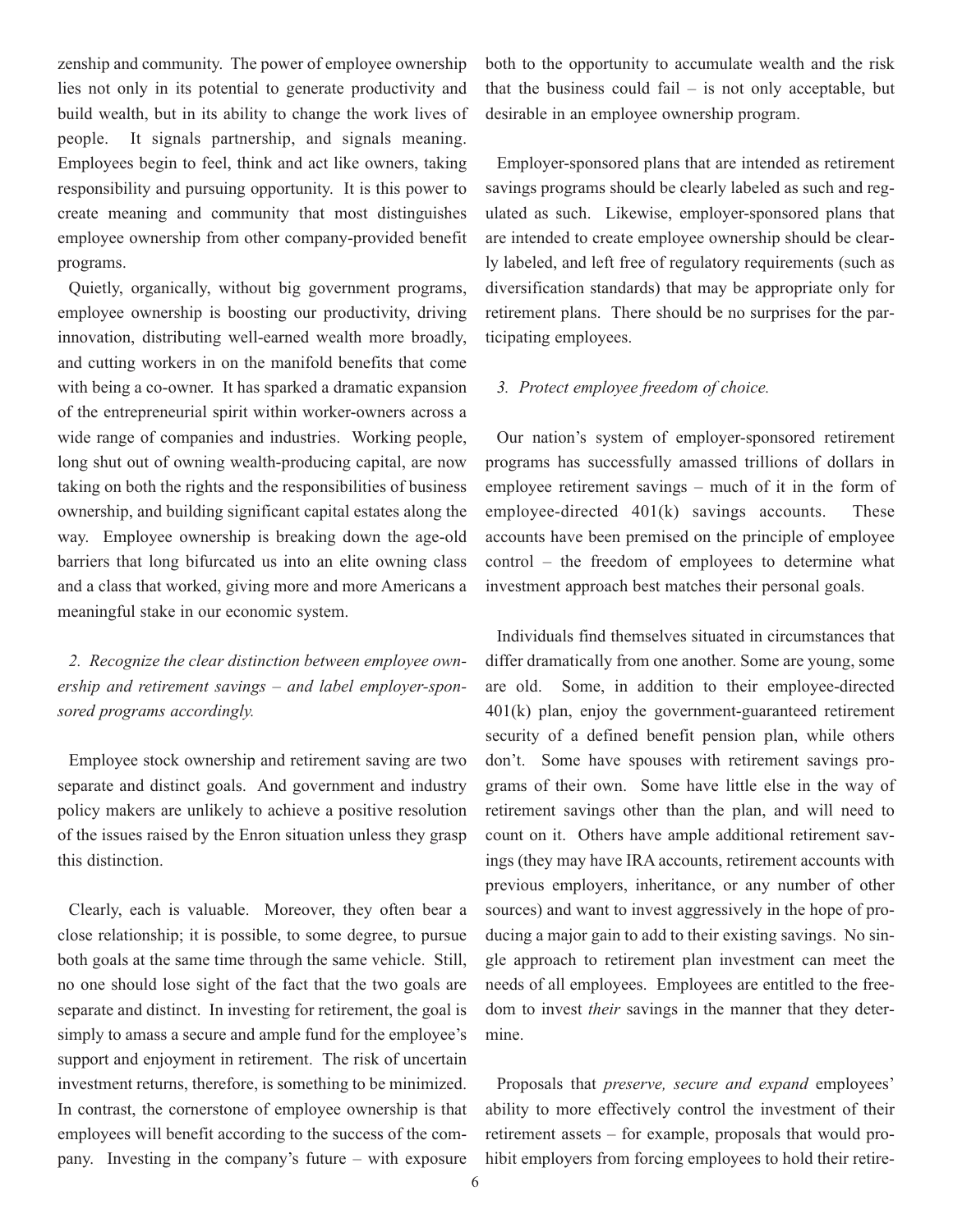ment plan assets in employer stock (or in any other particular investment) deserve a place at the table for serious consideration. In contrast, proposals that would *take away* employees' freedom to determine how they will invest are misguided. Legislating controls on what employees may choose for their retirement investments, such as a percentage cap on the amount of employer stock that an employee may hold in a retirement account, would clearly restrict employee freedom.

#### *4. Protect and enhance employee retirement savings.*

Just as proposals that preserve and strengthen employee freedom of choice should be viewed constructively, so should proposals that protect and enhance the ability of American employees to amass ample and secure retirement savings as they work. Consider, for example, the following proposal:

*The 3% Safe Harbor.* Current law provides a "Safe Harbor" that exempts a  $401(k)$  plan from the usual "discrimination" testing (highly paid employees versus other employees) if the employer makes a contribution of at least 3% of employees' pay to the retirement savings accounts of all eligible employees. This "3% safe harbor" could be extended so that employers who make a minimum cash contribution of 3% of pay to all eligible employees would be exempt from any new rules that might otherwise restrict the ability of employers to make matching contributions of company stock – and the ability of employees to invest their account balances as they see fit.

#### *5. Increase employee education.*

If employees are to manage their investment responsibilities under 401(k) plans successfully, they must have an understanding of sound investment concepts, principles and practices. Efforts to improve the security of employee retirement savings after Enron, therefore, must assure that employees will receive the kind of educational content that is necessary for the competent management of their responsibilities under employee-directed retirement plans. Both employers and independent service providers, however, fear that the delivery of educational content could later be construed as the giving of "advice," thus exposing the

providers to fiduciary liability under ERISA. Legislation should therefore be considered that would protect employers by clearly and simply defining the parameters of educational training efforts that will not constitute "investment advice" under ERISA.

#### **Conclusion**

In the wake of the Enron bankruptcy, changes of policy and practice will undoubtedly follow. Such changes may be effected through legislative action by the federal government, through policy modifications made by employers (who, within the parameters established by law, determine the terms and rules of their retirement savings programs), through behavioral changes of employees (who may alter past investment strategies), or a combination of these. By gathering together a group of nationally recognized experts in both retirement savings and employee ownership and convening these participants in a Thought Leader session, the Foundation for Enterprise Development has sought to advance public discussion and understanding of these challenging issues.

Employee ownership is one of the fundamental strengths of the American free enterprise system. It has become essential to an entrepreneurial business environment, which gives U.S. businesses a competitive edge, rewards our workforce for their efforts, and contributes to our nation's prosperity. It is important, therefore, that any response to the events at Enron be the result of thoughtful and careful deliberation rather than a rush to "do something."